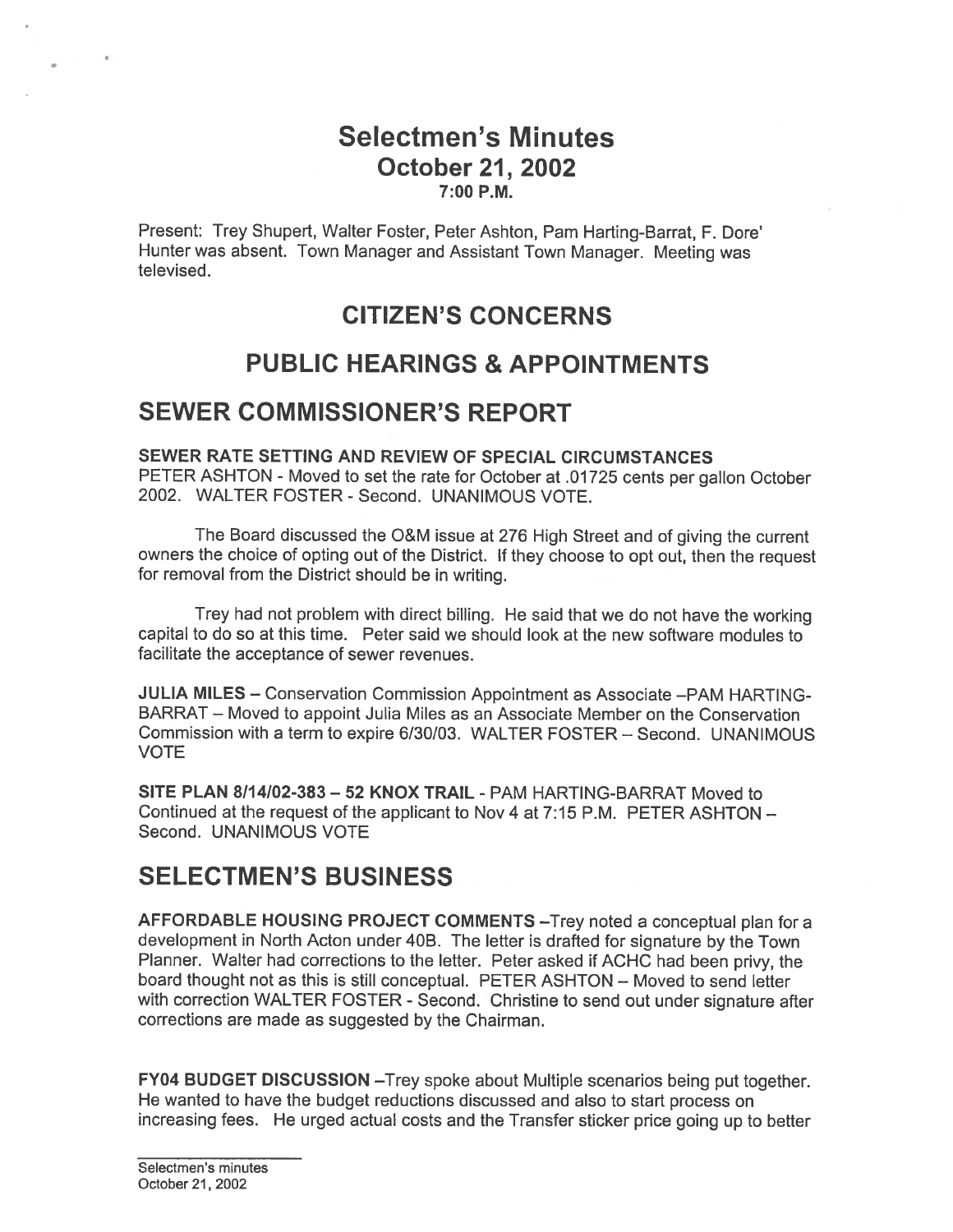offset the actual costs for these services. Peter agreed we need to take <sup>a</sup> look at all fees. Peter wanted us to pursue the 50% owed by 6 entities that owed back taxes. He asked that we collect those back taxes. Peter wanted to have the summary page presented differently to help with confusion, perhaps <sup>a</sup> footnote or separate line. John was asked to change.

Pam felt that we should have an amnesty program to generate revenue. Special legislation would be needed.

### GOALS DISCUSSION

Add Middlesex pension alternatives (Walter) look into this and to come up with <sup>a</sup> <sup>p</sup>lan.

The Town Manager was asked to take the letter from Billerica and make the same reques<sup>t</sup> in terms of full audit annual reports budgets, salaries expenses, people who work for them and response in 10 days. Peter wanted to have anything with regard to how actuary changed and why. Trey added that we intend to look at all our options and perhaps joining with other towns to explore alternatives and to exercise our rights under the law. He also wants to know why our assessment went up 64 percen<sup>t</sup> while the overall increase was 42%. He further wanted to know why their employees went down 10 percent.

Recreational field lack of space, prison land etc. (Walter) was assigned to this Goal.

# GOALS 2002-2003

- 1. Labor Negotiations & Improve Labor Relations environment (Peter/Trey)
- 2. Improve Communication with Town Boards (Peter/Trey) Implement Chairman Round Table - (Trey) (for Dec/Jan) Revisit 2020 Planning Process for direction to make this process more beneficial towards Implementation of long-term vision (Trey).
- 3. Towne Building Reuse (Walter/Dore/Peter)
- 4. ALG process be used for purpose of Budget Planning for FY04 (Walter/Trey)<br>5 Residential and Commercial Growth (Walter/Pam) (*PCRC EDC Continuing*
- Residential and Commercial Growth (Walter/Pam) (PCRC EDC Continuing to meet)
- 6. Open Space and Recreation Plan (Peter/Walter) Completed
- 7. Health Insurance Trust Agreement (Peter) (Peter still working on getting comments from Water District.)
- 8. Decision on Pentamation Accounting System (Dore'/Peter) (Proposals are being looked at by staff)
- 9. Process Planning for "Life after NESWC" (Pam/Peter) (John Murray is looking at this)
- 10. Joint IT process-organizational change (Walter/Dore')
- 11. Implement an on-going Public Relations campaign regarding budgetary situation (Trey/Walter) (ALG put plan in place A/B)
- 12. Provide looking at salary levels in the organization, include liaison with Personnel Board (Trey /Peter) (Need to look at budget)

Based upon results of Salary Survey, conduct <sup>a</sup> through review of current salary levels (Trey/Peter) (Need to look at budget override for Operating budget)

- 13. Broader community interface with Emerson Hosp.- Board of Health to take elder issues on (Pam)
- 14. Recreational field lack of space, prison land etc. (Walter)
- 15. Middlesex Pension alternatives (Walter)

### GOALS carried forward

16. Public Safety Facility (Dore'/Trey)

17. Determine future of Vaillancourt House - 17 Woodbury Lane. (Pam) (No dialogue thus far as budgets have had the bottom fallout, Historical Commission issue and seek suggestions)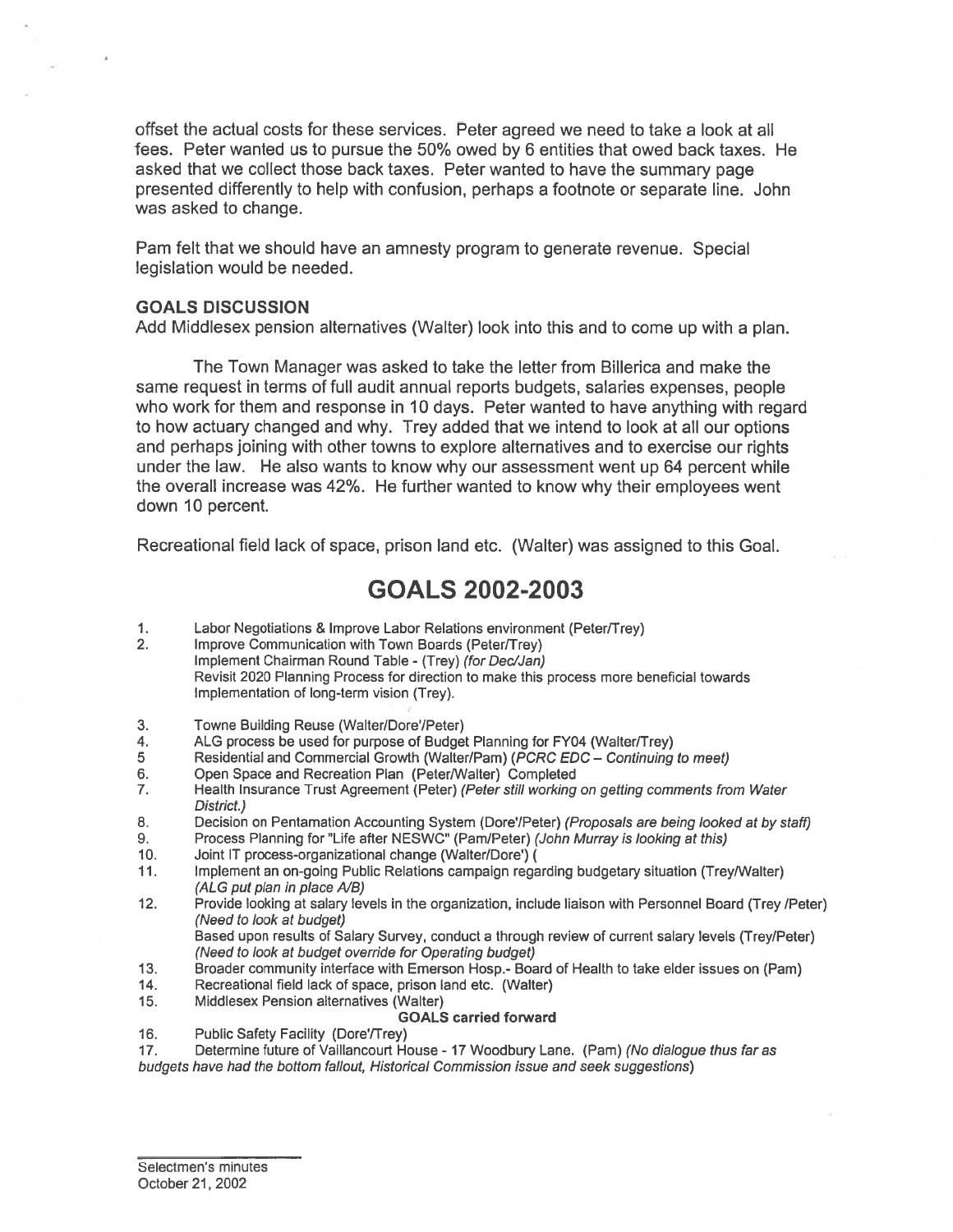### OTHER BUSINESS

Trey spoke about the Audit from Malone on our Insurance Trust Fund, and why the schools and Water District are paying for separate auditor, and noted that ours audits the health accounts each year. Peter urged us to not pay for this. Trey urged our trustee to take <sup>a</sup> hard line on anymore wasting of money and we would not participate or pay again. Trey said that we are not to set rates at the Nov  $7<sup>th</sup>$  meeting, as we need more time to set the rates.

Trey again noted with disappointment the recent activities at the Makaha Restaurant — A letter and an appointment before the Board was requested ASAP. Trey suggested the letter be sent to their attorney and to advise them we are looking at some sort of action. The Police Chief is concerned about this situation. Disappointing that they <sup>a</sup> month later have <sup>a</sup> major incident by the owner. Trey will propose some sort of suspension. They are to come in on Nov 4 at 7:45. Town Manager will draft <sup>a</sup> letter to Mr. Cheng and Mr. Deimert.

Sidewalk priorities add to next meeting as agenda item.

Peter spoke about water main advance notice to install at Brook Side Mall.

He noted that they are no longer sending printed City and Town but it can be obtained on the Net.

Walter reported on the success of the  $20<sup>th</sup>$  Anniversary at the Discovery Museum it was well attended.

Micki Williams walk went well and was well attended.

Pam — has had <sup>a</sup> lot of questions about override she feels we need to ge<sup>t</sup> the information out to the public and <sup>a</sup> lot of issues and to help them understand the process.

# **CONSENT** AGENDA

WALTER FOSTER — Moved to approve. PETER ASHTON — Second. UNANIMOUS VOTE.

# TOWN MANAGER'S REPORT

Don spoke about the pictonmey we have withdrawn because of continuing costs.

## EXECUTIVE SESSION

### NONE

Selectmen's minutes October 21, 2002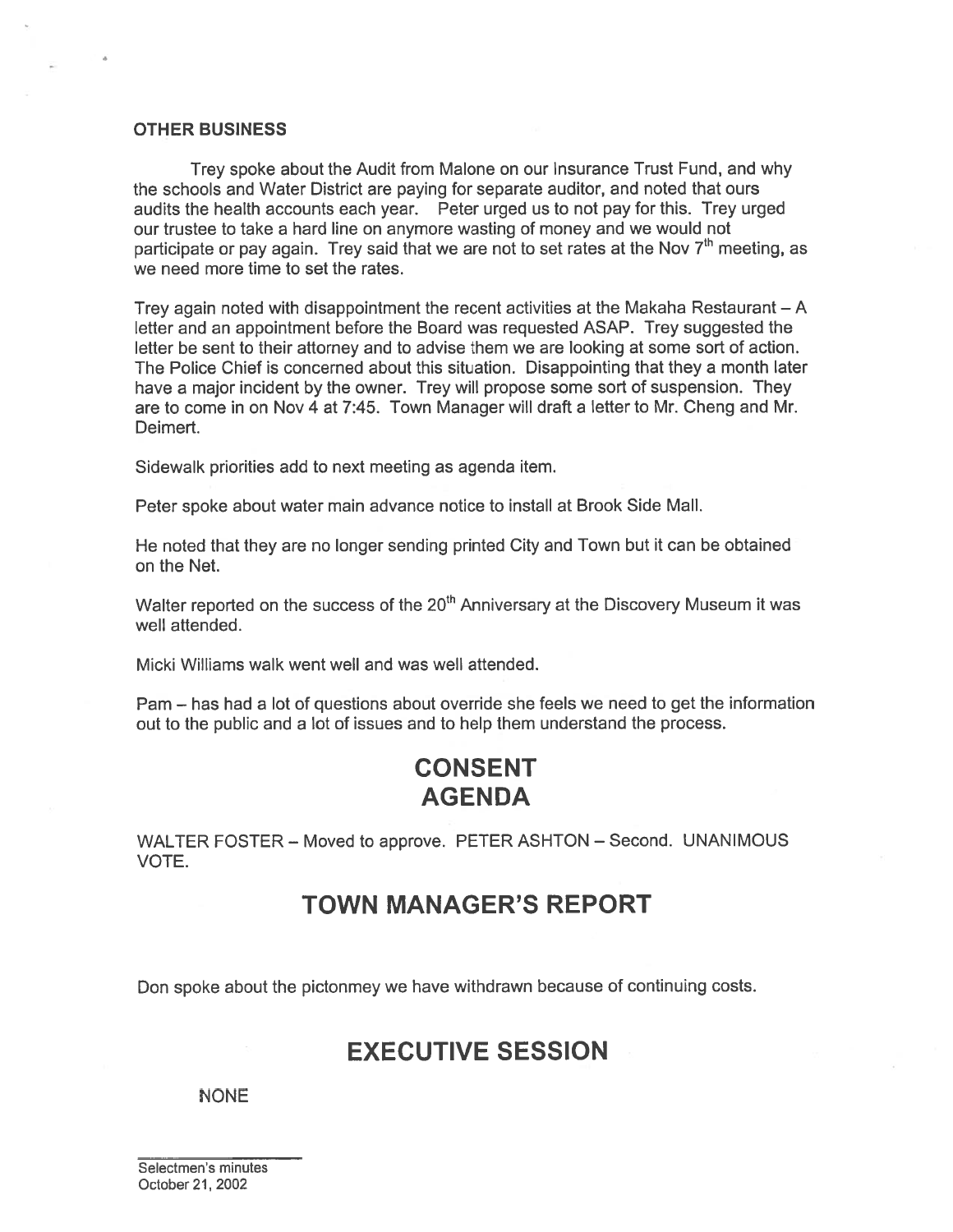$\mathcal{L}$ Christine Joyce

**Recording Clerk** 

, give

Landd Jame **intant** Clerk<br>Clerk<br>2/10/03<br>Date I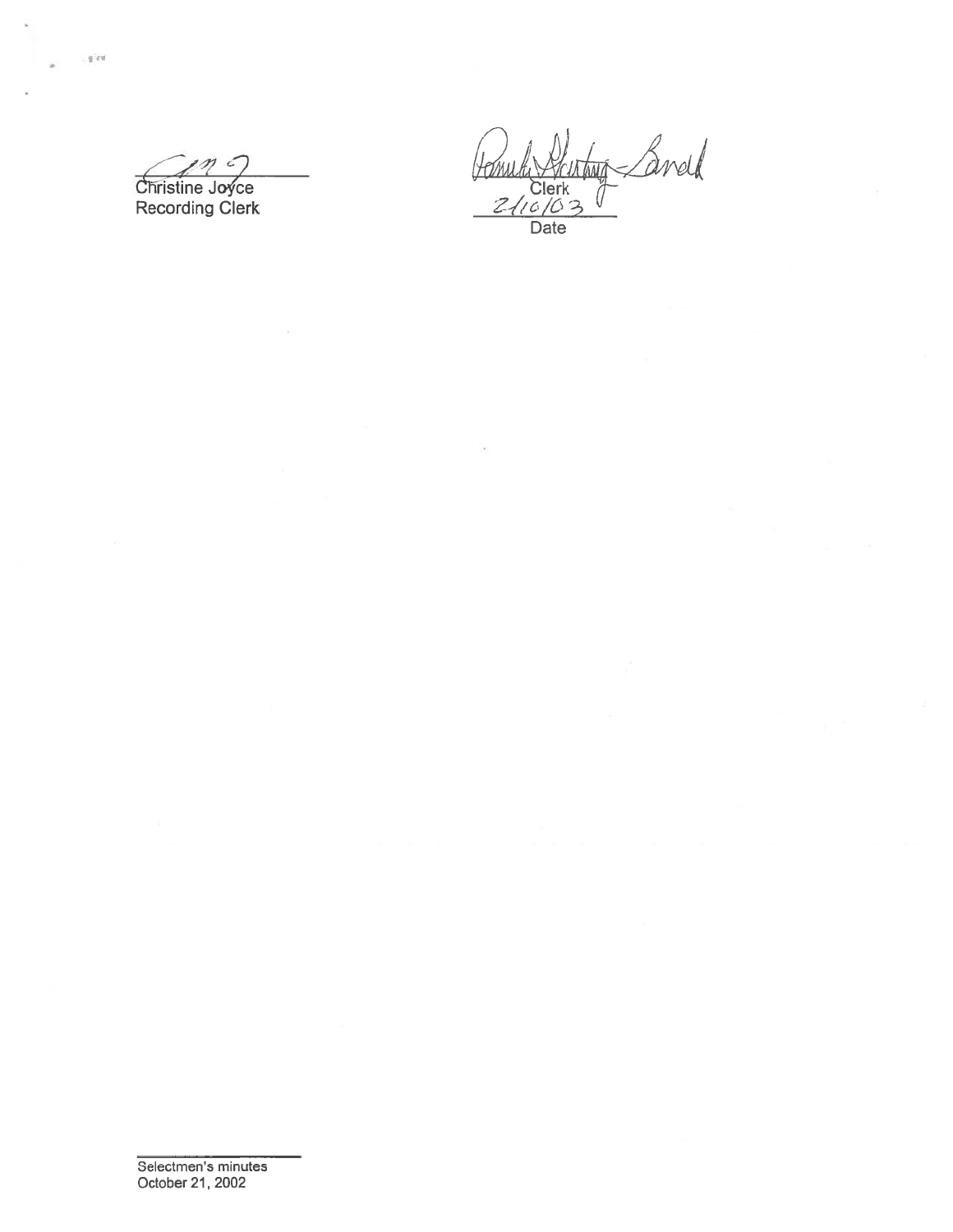October 18, 2002

TO: Board of Selectmen, Sewer Commissioners

FROM: Trey Shupert, Chairman

 $\label{eq:2.1} \frac{1}{\left|\mathbf{x}^{(n)}\right|} = \frac{1}{\left|\mathbf{x}^{(n)}\right|}$ 

SUBJECT: Selectmen and Sewer Commissioners Report

# OCTOBER21, 2002

MEETING BEGINS AT 7:00 P.M.

## I. CITIZEN'S CONCERNS

## II 7:03 SEWER COMMISSIONER'S REPORT

1. SEWER RATE SETTING AND REVIEW OF SPECIAL CIRCUMSTANCES — Enclosed please find staff comment and recommendations in the subject regard.

## III. PUBLIC HEARINGS & APPOINTMENTS

- 2. 7:10 JULIA MILES CONSERVATION COMMISSION ASSOCIATE INTERVIEW Enclosed please find Ms. Miles' application and VCC recommendation for Board consideration.
- 3. 7:15 KNOX TRAIL SITE PLAN SPECIAL PERMIT #383 (continued from October 17) – The applicant wishes to have the hearing continued until November  $4<sup>th</sup>$  at 7:15 P.M.

## IV. SELECTMEN'S BUSINESS

- 4. AFFORDABLE HOUSING PROJECT COMMENTS Enclosed please find a draft letter regarding <sup>a</sup> proposed Affordable Housing project on Main Street. The letter has been drafted by the Town Planner, for Board consideration.
- 5. FY04 BUDGET DISCUSSION
- 6. GOALS DISCUSSION
- 7. OTHER BUSINESS

## V CONSENT AGENDA

- 8. NOVEMBER 5 STATE ELECTION WARRANT Enclosed please find the Warrant for the November 5 State Election for Board consideration. (Signature copies will be available at the meeting.)
- 9. NEXTEL COMMUNICATIONS SIDEWALK CONTRIBUTION Enclosed please find <sup>a</sup> contribution from Nextel for construction of sidewalks, for Board acceptance.

## VI. TOWN MANAGER'S REPORT